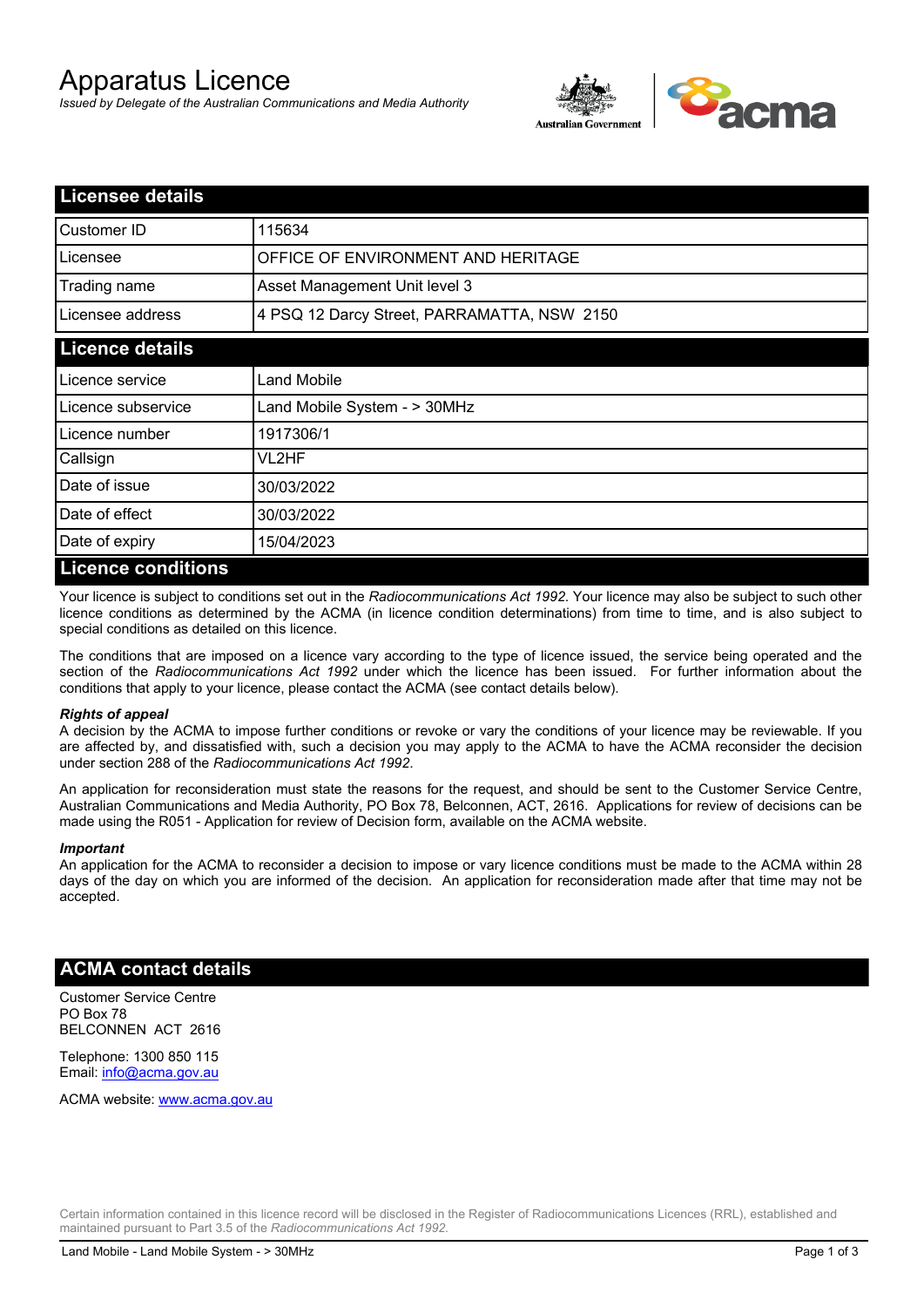# **Advisory Notes applying to licence no.: 1917306/1**

Conditions applicable to the operation of Land Mobile System station(s) authorised under this licence can be found in the Radiocommunications Licence Conditions (Apparatus Licence) Determination and the Radiocommunications Licence Conditions (Land Mobile Licence) Determination. Copies of these determinations are available from the ACMA and from the ACMA home page (www.acma.gov.au).